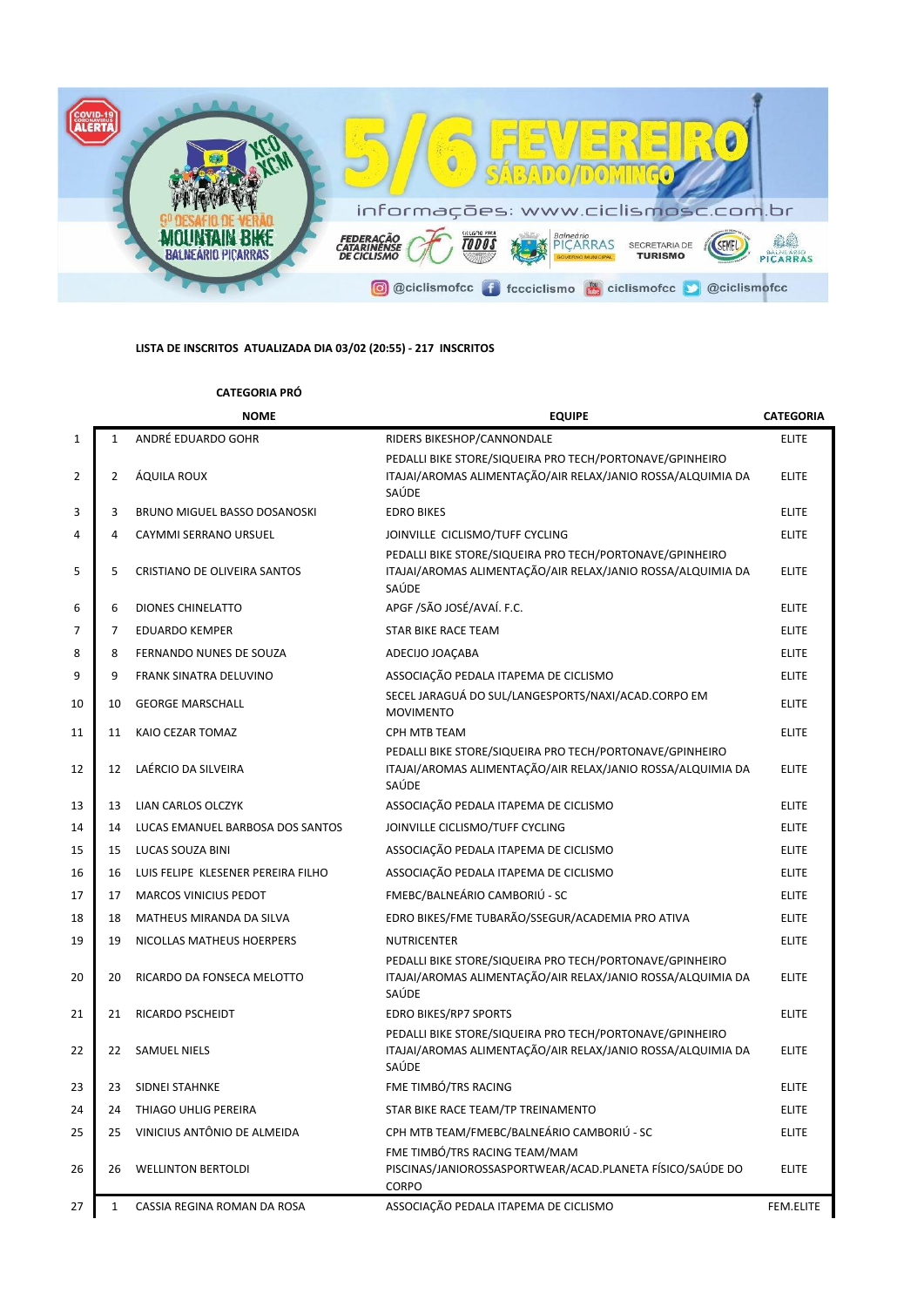| 28 | $\overline{2}$ | CATIANE CARDOSO PEREIRA           | ASSOCIAÇÃO PEDALA ITAPEMA DE CICLISMO                                                                                            | FEM.ELITE        |
|----|----------------|-----------------------------------|----------------------------------------------------------------------------------------------------------------------------------|------------------|
| 29 | 3              | CLEUSA FERREIRA BENEDETTI         | CICLISMO ITUPORANGA/RIBEIRO BIKE SHOP                                                                                            | FEM.ELITE        |
| 30 | 4              | JÉSSICA RAMOS RIBEIRO             | <b>RIBEIRO BIKE SHOP</b>                                                                                                         | FEM.ELITE        |
| 31 | 5              | <b>JULIANA DAGA</b>               | <b>AFC</b>                                                                                                                       | FEM.ELITE        |
| 32 | 6              | MARIA BELÉN PIGNOLO LUZ           | CPH MTB TEAM/CONTLUZ SPORTS                                                                                                      | FEM.ELITE        |
| 33 | 7              | MONALIZA SURDI GEMELLI            | ACEV - ERVAL VELHO/SC                                                                                                            | <b>FEM.ELITE</b> |
| 34 | 8              | SABRINA KRIEGER                   | ASSOCIAÇÃO DE CICLISMO SALTO GRANDE/CICLISMO ITUPORANGA                                                                          | <b>FEM.ELITE</b> |
| 35 | 9              | VITÓRIA GOHR                      | ASSOCIAÇÃO PEDALA ITAPEMA DE CICLISMO                                                                                            | FEM.ELITE        |
| 36 | $\mathbf{1}$   | <b>ALOIZIO EDSON PETT</b>         | SAPO VERDE/PROGRAMA SEMENTE/FME INDAIAL                                                                                          | JR               |
| 37 | 2              | <b>ARTHUR PABST</b>               | PABST BIKE TEAM                                                                                                                  | JR               |
| 38 | 3              | CAUÂ MATIAS DOS SANTOS            | <b>INSTITUTO PRISCILA ZANETTE</b>                                                                                                | JR               |
| 39 | 4              | EDUARDO CANO DA SILVA             | PEDALLI BIKE STORE/SIQUEIRA PRO TECH/PORTONAVE/GPINHEIRO<br>ITAJAI/AROMAS ALIMENTAÇÃO/AIR RELAX/JANIO ROSSA/ALQUIMIA DA<br>SAÚDE | JR               |
| 40 | 5              | <b>ENZO URNAU SCHMIDT</b>         | CPH MTB TEAM                                                                                                                     | JR               |
| 41 | 6              | FELIX DEPA DE OLIVEIRA            | <b>WORLD BIKE</b>                                                                                                                | JR               |
| 42 | 7              | FELIPE PIGNOLO LUZ                | CPH MTB TEAM/CONTLUZ SPORTS/BIKERS737                                                                                            | JR               |
| 43 | 8              | <b>GABREL DO NASCIMENTO</b>       | <b>JOINVILLE CICLISMO</b>                                                                                                        | JR               |
| 44 | 9              | <b>GABRIEL SCHAEFER GAERTNER</b>  | CICLISMO RIO DO SUL. / ROYAL PRO                                                                                                 | JR               |
| 45 | 10             | JOÃO JUNIOR                       | TIJUCAS BIKE TEAM/FME TIJUCAS                                                                                                    | JR               |
| 46 | 11             | LUCAS KRUTZSCH                    | JARAGUÁ DO SUL/SC                                                                                                                | JR               |
| 47 | 12             | LUCAS EDUARDO DE LIMA             | AMIGOS DE LUIZ ALVES/BIKE LIMEIRA/EG/FT                                                                                          | JR               |
| 48 | 13             | MATHEUS HENRIQUE DORNELLES        | <b>INSTITUTO PRISCILA ZANETTE</b>                                                                                                | JR               |
| 49 | 14             | MIKAEL ARCANJO PAULI              | LUIZ ALVES/SC                                                                                                                    | JR               |
| 50 | 15             | PABLO MICHELMANN                  | AMIGOS DE LUIZ ALVES/EMISTAR RACING                                                                                              | JR               |
| 51 | 16             | PABLO SILVA DE PAULA E SOUZA      | ASSOCIAÇÃO PEDALA ITAPEMA DE CICLISMO                                                                                            | JR               |
| 52 | 17             | PEDRO STREY                       | PABST BIKE TEAM                                                                                                                  | JR               |
| 53 | 18             | VITOR RAFAEL MARCELINO            | <b>INSTITUTO PRISCILA ZANETTE</b>                                                                                                | JR               |
| 54 | 1              | <b>ISABELLA PRISCILA PINHEIRO</b> | <b>INSTITUTO PRISCILA ZANETTE</b>                                                                                                | FEM.JR           |
| 55 | 2              | MIRELLY NUNES FERREIRA            | <b>INSTITUTO PRISCILA ZANETTE</b>                                                                                                | FEM.JR           |
| 56 | $\mathbf{1}$   | <b>CLEISSON PASSOS WEBER</b>      | FORCE BIKE TEAM/JN BIKE CENTER                                                                                                   | <b>SUB30</b>     |
| 57 | 2              | DIOGO CZUIKA                      | <b>DWE SPORTS</b>                                                                                                                | <b>SUB 30</b>    |
| 58 | 3              | FELIPE MARANGONI                  | ROX BIKE SHOP/BLUMENAU - SC                                                                                                      | <b>SUB 30</b>    |
| 59 | 4              | FERNANDO LUIS DE MIRA             | <b>OVELHAS NEGRAS</b>                                                                                                            | <b>SUB 30</b>    |
| 60 | 5              | JOÃO PAULO BECKER                 | FME BRUSQUE/BRUCICLE                                                                                                             | <b>SUB 30</b>    |
| 61 | 6              | JOSIAS TOLEDO                     | TIJUCAS BIKE TEAM/KATRAKAS STÚDIO BIKE                                                                                           | <b>SUB 30</b>    |
| 62 | 7              | LUIZ FELIPE CARMINATTI            | <b>BRUCICLE/FME BRUSQUE -SC</b>                                                                                                  | <b>SUB 30</b>    |
| 63 | 8              | <b>REVSON SANTANA</b>             | STAR BIKE TEAM/PABST BIKE/STROLL CYCLING                                                                                         | <b>SUB 30</b>    |
| 64 | 9              | ROBSON LUIS DE LARA FILHO         | NÃO ALIVIA BIKE TEAM/FREE FORCE                                                                                                  | <b>SUB30</b>     |
| 65 | 10             | TIAGO JOÃO PINTO                  | CICLES HOFFMANN/RACE PACE                                                                                                        | <b>SUB 30</b>    |
| 66 | 1              | <b>CRISTIANO SCHMITZ</b>          | FORCE BIKE TEAM/ITAPEMA - SC<br>FUNPEEL/POMERODE BIKE TEAM/FREE FORCE/FARMÁCIA                                                   | MA1              |
| 67 | 2              | DIEGO FERNANDO DAHLKE             | FARMALAN/ELEMENTAL FITNESS                                                                                                       | MA1              |
| 68 | 3              | DIEGO STEIL                       | FORCE BIKE TEAM/BELEZA BIKE                                                                                                      | MA1              |
| 69 | 4              | JOÃO ALEXANDRE ROBERTI            | PEDAL BATISTENSE RACING TEAM/FUBE                                                                                                | MA1              |
| 70 | 5              | <b>MAILSON REIS</b>               | TIJUCAS BIKE TEAM/FME TIJUCAS/VITÓRIA BIKE SHOP                                                                                  | MA1              |
| 71 | 6              | RAFAEL OECHSLER                   | CACHAÇA WRUCK                                                                                                                    | MA1              |
| 72 | 7              | THIAGO DA SILVA                   | SEL CAMPOS NOVOS/ACICAN/RB                                                                                                       | MA1              |
| 73 | 1              | ANDERSON JACQUES MOREIRA          | MANOCCHIO TEAM                                                                                                                   | MA <sub>2</sub>  |
| 74 | 2              | CLEBER BITTENCOURT DE SOUZA       | TIJUCAS/SC                                                                                                                       | MA2              |
| 75 | 3              | DIEGO NASCIMENTO ALVES            | FORCE BIKE TEAM/TIUCAS - SC                                                                                                      | MA <sub>2</sub>  |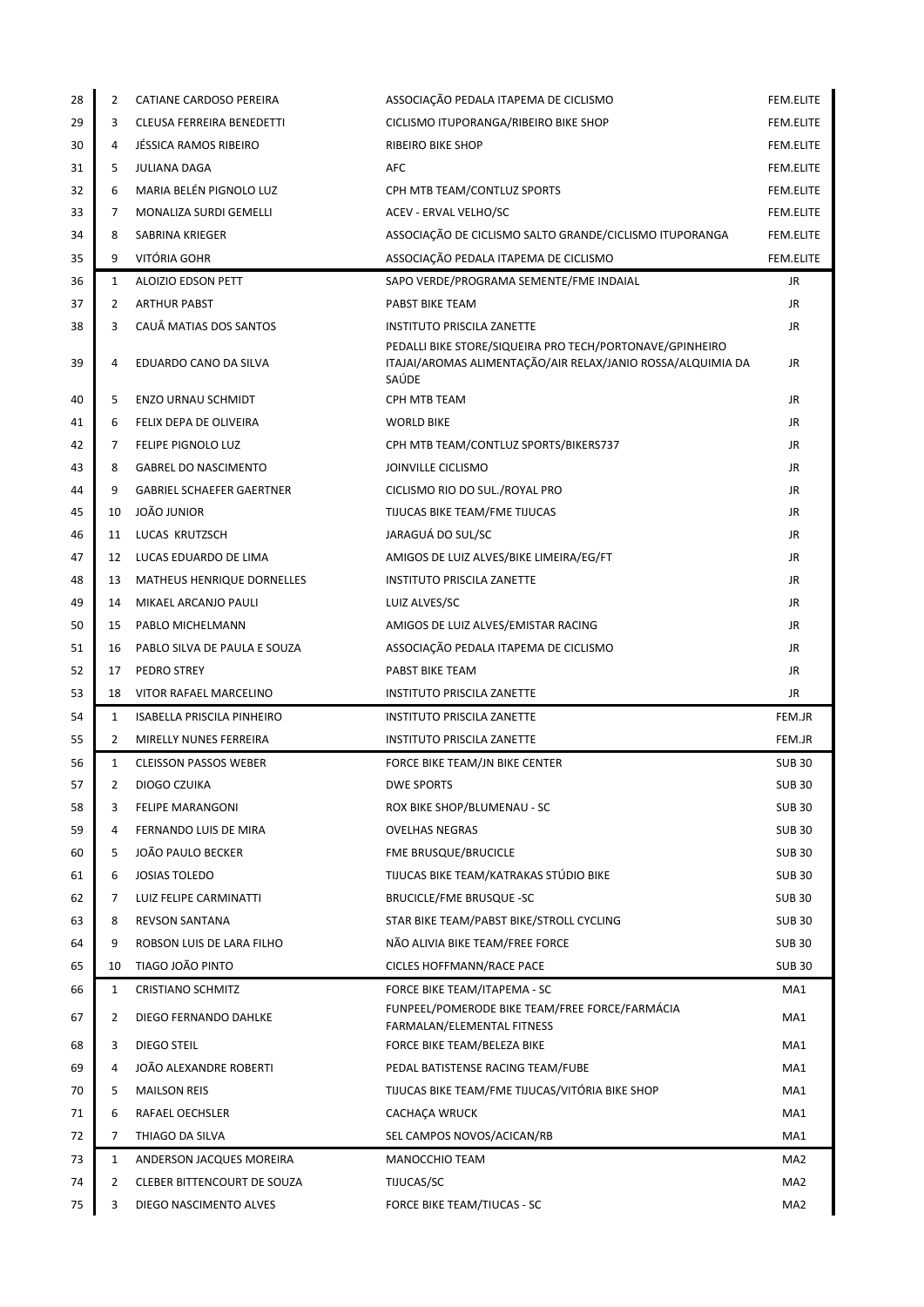| 76  | 4  | EDUARDO VITOR KLAUMANN          | CICLISMO ITUPORANGA                                                                                                              | MA <sub>2</sub> |
|-----|----|---------------------------------|----------------------------------------------------------------------------------------------------------------------------------|-----------------|
| 77  | 5  | <b>FELIPE GAVAZZONI</b>         | A.C.C/SEDEC/CONCÓRDIA                                                                                                            | MA2             |
| 78  | 6  | <b>GUILHERME RUDIGER</b>        | FORCE BIKE TEAM/KATRAKAS STÚDIO BIKE                                                                                             | MA <sub>2</sub> |
| 79  | 7  | MANOEL OLIVEIRO COSTA PEREIRA   | CICLISMO ITUPORANGA                                                                                                              | MA2             |
| 80  | 8  | <b>MARCELO MEDEIROS GARCIA</b>  | ENZO AUTOMÓVEIS/JAGUARUNA - SC                                                                                                   | MA2             |
| 81  | 9  | NILTON JOSÉ EUFRÁSIO            | FORCE BIKE TEAM/TIUCAS - SC                                                                                                      | MA2             |
| 82  | 10 | PABLO ALBERTO LUCATELLI FARIAS  | PABLO1.COM                                                                                                                       | MA2             |
| 83  | 11 | RICHARD COLLING                 | A.C.C/SEDEC/CONCÓRDIA                                                                                                            | MA <sub>2</sub> |
| 84  | 12 | RODRIGO ALVES DEMARCHE          | AVAI                                                                                                                             | MA2             |
| 85  | 13 | RODRIGO MOACIR REUS             | CELSO BIKE RACING                                                                                                                | MA <sub>2</sub> |
| 86  | 14 | RONALD MUHLEN                   | AVULSO                                                                                                                           | MA2             |
| 87  | 15 | SAMUEL HOSTINS                  | NÃO ALIVIA BIKE TEAM/FREE FORCE                                                                                                  | MA <sub>2</sub> |
| 88  | 16 | THIAGO GEMELLI                  | ACEV - ERVAL VELHO/SC                                                                                                            | MA <sub>2</sub> |
| 89  | 17 | <b>TIAGO NUNES</b>              | PREFEITURA DE TIJUCAS/TBT/FME                                                                                                    | MA <sub>2</sub> |
| 90  | 18 | VLADEMIR DE ÁVILA SOUTO         | PEDALLI BIKE STORE/SIQUEIRA PRO TECH/PORTONAVE/GPINHEIRO<br>ITAJAI/AROMAS ALIMENTAÇÃO/AIR RELAX/JANIO ROSSA/ALQUIMIA DA          | MA2             |
|     |    |                                 | SAÚDE                                                                                                                            |                 |
| 91  | 1  | ADILSON JOSÉ CORREIA            | MEGA BIKES/PENHA MTB TEAM                                                                                                        | MB1             |
| 92  | 2  | ADRIANO GONÇALVES DE SOUZA      | TRILHAS DO NORTE/NENÉM GRANDÃO RIDE                                                                                              | MB <sub>1</sub> |
| 93  | 3  | ANTONIO CLAUDIO MÜLLER LENZI    | <b>ITAJAÍ/SC</b>                                                                                                                 | MB1             |
| 94  | 4  | <b>EVANDRO LUIS GIAROLO</b>     | ITAPEMA/SC                                                                                                                       | MB1             |
| 95  | 5  | FERNANDO KASZUBOWSKY            | JOINVILLE/SC                                                                                                                     | MB1             |
| 96  | 6  | JADILSON DA SILVA               | PALHOÇA/SC                                                                                                                       | MB1             |
| 97  | 7  | <b>MARCELO MENDES</b>           | <b>RIDERS TEAM</b>                                                                                                               | MB1             |
| 98  | 8  | <b>MARCOS ROBERTO LANG</b>      | FME BRUSQUE/BRUCICLE                                                                                                             | MB1             |
| 99  | 9  | RODRIGO DA FONSECA JAHNECKE     | BLUMOB/FREE FORCE/VALMOR TREINAMENTOS                                                                                            | MB1             |
|     |    |                                 |                                                                                                                                  |                 |
| 100 | 10 | TENIER REGIR DA SILVA           | TRS RACING TEAM/TIMBÓ                                                                                                            | MB <sub>1</sub> |
| 101 | 1  | <b>ADILSON CANDATTE</b>         | STARBIKE/CORMIXCOR                                                                                                               | MB <sub>2</sub> |
| 102 | 2  | <b>EDSON PIROVANO</b>           | ACEV - ERVAL VELHO/SC                                                                                                            | MB2             |
| 103 | 3  | <b>GIOVANE FODI</b>             | DIVISOR/TOP SUN/BANANA BRASIL/RANCHO BOM                                                                                         | MB2             |
| 104 | 4  | <b>MAURO ROGÉRIO NUNES</b>      | NÃO ALIVIA BIKE TEAM/FREE FORCE                                                                                                  | MB <sub>2</sub> |
| 105 | 5  | MENOTTI BENEDETTI FILHO         | CICLISMO ITUPORANGA/RIBEIRO BIKE SHOP                                                                                            | MB <sub>2</sub> |
| 106 | 6  | NIVALDO DE FARIAS               | FME TUBARÃO - SC                                                                                                                 | MB <sub>2</sub> |
| 107 | 7  | PABLO ANTONIO OLIVEIRA FABREGAS | ITAPEMA/SC                                                                                                                       | MB <sub>2</sub> |
| 108 | 8  | RODRIGO OANIÉSKI                | JERTY CYCLING ÓCULOS DE CICLISMO                                                                                                 | MB <sub>2</sub> |
| 109 | 9  | SILVIO ADÃO FLECK               | PEDAL BATISTENSE RACING TEAM/FUBE/BODY ACTION                                                                                    | MB2             |
| 110 | 10 | VILCIOLEI ANDRADE RIBEIRO       | <b>RIBEIRO BIKE SHOP</b>                                                                                                         | MB <sub>2</sub> |
| 111 | 11 | <b>VOLMEI POMMERENKE</b>        | A.C.C/SEDEC/CONCÓRDIA                                                                                                            | MB <sub>2</sub> |
| 112 | 1  | <b>ADILSON DA SILVA</b>         | ASSOCIAÇÃO PEDALA ITAPEMA DE CICLISMO                                                                                            | MC1             |
| 113 | 2  | <b>ADIR NARDINO</b>             | BIKERS 737/ADIMON                                                                                                                | MC1             |
| 114 | 3  | LUIZ CARLOS RODRIGUES           | JOINVILLE ÁREA 85                                                                                                                | MC1             |
| 115 | 4  | SILVO MARTIM ZILS               | DIVISOR MTB/SCHROEDER - SC                                                                                                       | MC1             |
| 116 | 1  | <b>ANTONIO KNOPF NETO</b>       | CICLISMO ITUPORANGA                                                                                                              | MC2             |
| 117 | 2  | <b>EDILSON RODRIGUES</b>        | PEDALLI BIKE STORE/SIQUEIRA PRO TECH/PORTONAVE/GPINHEIRO<br>ITAJAI/AROMAS ALIMENTAÇÃO/AIR RELAX/JANIO ROSSA/ALQUIMIA DA<br>SAÚDE | MC <sub>2</sub> |
| 118 | 3  | EDUARDO SALVADOR MACHADO        | PEDAL BATISTENSE RACING TEAM                                                                                                     | MC <sub>2</sub> |
| 119 | 4  | LUCIANO DARVINO ZANELATTO       | ITAIÓPOLIS/SC                                                                                                                    | MC <sub>2</sub> |
| 120 | 5  | ROGÉRIO CARLOS BOSHAMMER        | DIVISOR MTB/SCHROEDER - SC                                                                                                       | MC <sub>2</sub> |
| 121 | 1  | LUIZ OSVALDO MEIRELES PAHL      | <b>BIKE FRIENDS</b>                                                                                                              | MD              |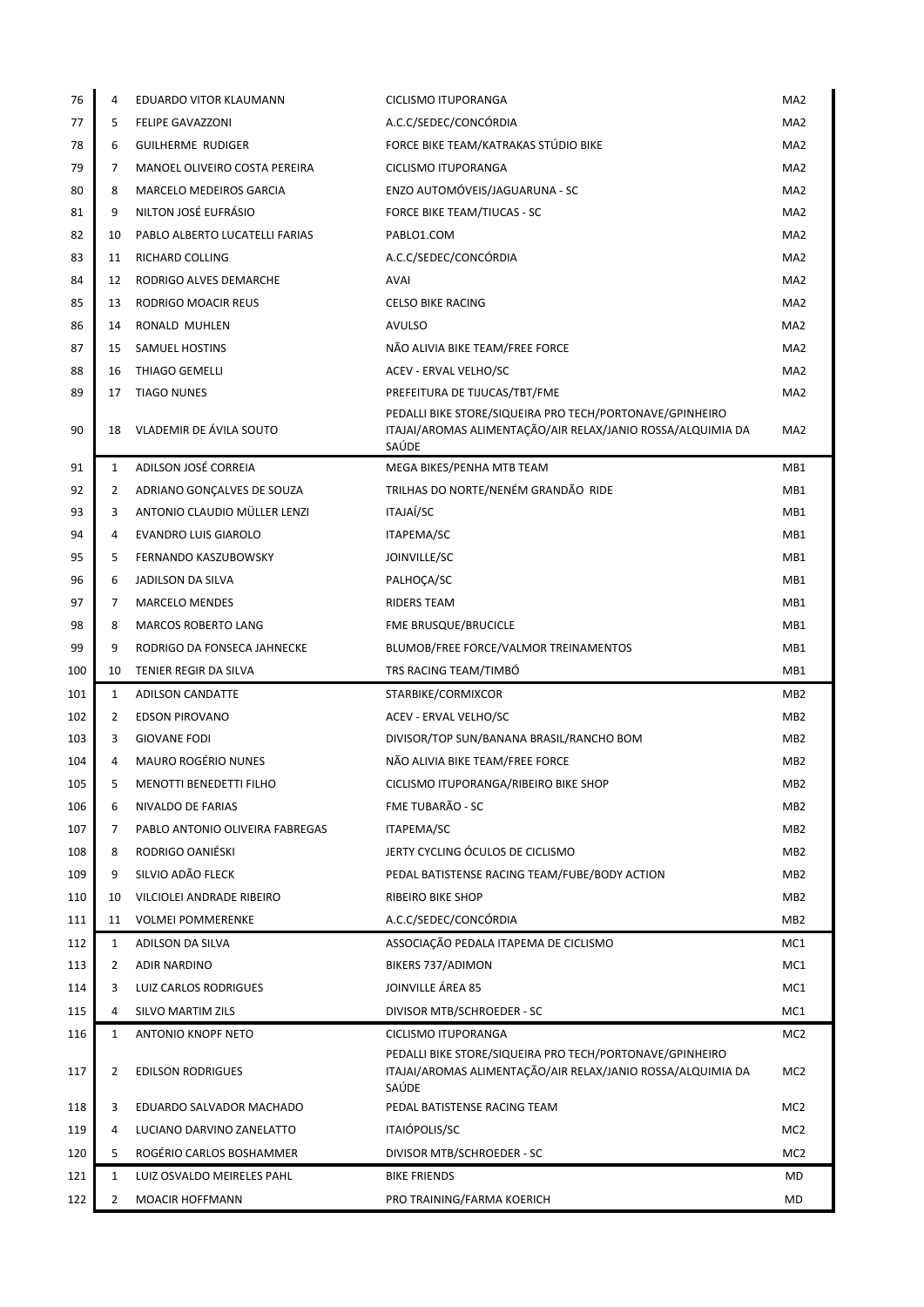| 123 |   | BRUNA BATISTA DE LIMA | A.C.C/ SEDEC /CONCORDIA SC   | FEM.MASTER |
|-----|---|-----------------------|------------------------------|------------|
| 124 |   | ELAINE H. M. KLAUMANN | CICLISMO ITUPORANGA          | FEM.MASTER |
| 125 |   | ROSANGELA DEPA        | <b>BALNEÁRIO PICARRAS/SC</b> | FEM.MASTER |
| 126 | 4 | THAIS EVELINE CECATTO | CPH MTB TEAM                 | FEM.MASTER |

**CATEGORIA SPORT**

|    |                | <b>NOME</b>                        | <b>EQUIPE</b>                                                                       | <b>CATEGORIA</b> |
|----|----------------|------------------------------------|-------------------------------------------------------------------------------------|------------------|
| 1  | 1              | AUGUSTO ARTUR FERREIRA DIAS        | PENHA TEAM                                                                          | <b>SUB30</b>     |
| 2  | 2              | ERIVAM VECHI                       | CPH MTB TEAM                                                                        | <b>SUB30</b>     |
| 3  | 3              | GIOVANI GUSTAVO ALMEIDA            | LADEIRAHILL/JOINVILLE - SC                                                          | <b>SUB 30</b>    |
| 4  | 4              | JOÃO VITOR QUAIATO                 | <b>BRUSBIKE</b>                                                                     | <b>SUB30</b>     |
| 5  | 5              | <b>JONATAN BRAZ VEBER</b>          | JOINVILLE/SC                                                                        | <b>SUB 30</b>    |
| 6  | 6              | MARCOS ANTÔNIO ROCHA DE SOUZA      | FORCE BIKE STORE/CAMBORIÚ - SC                                                      | <b>SUB 30</b>    |
| 7  | $\overline{7}$ | <b>MATHEUS AGRINFE LAUREANO</b>    | CASA DA ARVORE PIZZARIA/JR FITNESS CT/PREFEITO KEKINHA                              | <b>SUB 30</b>    |
| 8  | 8              | <b>MATHEUS MARIN</b>               | NENÉM GRANDÃO RIDE                                                                  | <b>SUB 30</b>    |
| 9  | 9              | <b>NATHAN AZEVEDO</b>              | <b>BRUSQUE/SC</b>                                                                   | <b>SUB 30</b>    |
| 10 | 10             | RINALDI BENEVENUTTI                | <b>BENEVENUTTI BIKES</b>                                                            | <b>SUB 30</b>    |
| 11 | 11             | VINICIUS RAFAEL VOLKMANN           | POMERODE BIKE TEAM/FARMALAN FARMÁCIAS/FREE<br>FORCE/ELEMENTAL/FUNPEEL/PEDRINI PNEUS | <b>SUB30</b>     |
| 12 | 1              | BRUNO FREITAS DA SILVA             | FME TIJUCAS/TIUCAS BIKE TEAM                                                        | MA1              |
| 13 | 2              | <b>BRUNO MARCIEL GUMS</b>          | N M AUTOMÓVEIS/MALHAS KORMANN                                                       | MA1              |
| 14 | 3              | CLAUDINO SIQUELA NETO              | POWER RANGER/ITAJAÍ - SC                                                            | MA1              |
| 15 | 4              | DIEGO VITORINO                     | CPH MTB TEAM                                                                        | MA1              |
| 16 | 5              | EDUARDO ALEXANDRE ROHDEN MADEIRA   | BLUMENAU/SC                                                                         | MA1              |
| 17 | 6              | ELIENAI EDUVIGES                   | MC BIKES/JOINVILLE - SC                                                             | MA1              |
| 18 | 7              | <b>JEAN GUILHERME ALVES</b>        | <b>WORLD BIKE PICARRAS</b>                                                          | MA1              |
| 19 | 8              | <b>OSEIAS LINHARES</b>             | NÃO ALIVIA BIKE TEAM/FREE FORCE                                                     | MA1              |
| 20 | 9              | PAULO ARTHUR CACAZU ZANCHETT       | CPH MTB TEAM/CONTI LUZ                                                              | MA1              |
| 21 | 10             | RAFAEL SILVA                       | CPH MTB TEAM/CPH BRASIL                                                             | MA1              |
| 22 | 11             | <b>TEILON IMIANOWSKY</b>           | VERDETEC BRASIL/ESPAÇO DRA. ELAINE C. KORMANN                                       | MA1              |
| 23 | 12             | THIAGO BROCKWELD                   | <b>POWER BIKE RANGERS</b>                                                           | MA1              |
| 24 | 13             | WILLIAN RICARDO JACINTHO           | <b>BRUSQUE/SC</b>                                                                   | MA1              |
| 25 | 1              | <b>ALISON MULLER</b>               | FAMILIA DERETTI-MULLER/DR.BIKES JARAGUÁ DO SUL                                      | MA <sub>2</sub>  |
| 26 | 2              | EDUARDO BERLANDA                   | <b>ITAJAI POWER RANGERS</b>                                                         | MA <sub>2</sub>  |
| 27 | 3              | <b>ERICK JANSEN</b>                | TAO BIKE TEAM                                                                       | MA <sub>2</sub>  |
| 28 | 4              | FELIPE DALL ONDER SPANIOL          | JOINVILLE/SC                                                                        | MA <sub>2</sub>  |
| 29 | 5              | GEOVANE DA SILVA DOS SANTOS        | THE BIKERS                                                                          | MA <sub>2</sub>  |
| 30 | 6              | GUILHERME FERNANDO RAMPO           | CURITIBA/PR                                                                         | MA <sub>2</sub>  |
| 31 | 7              | <b>GUILHERME KNABBEN</b>           | OLIVER SAÚDE                                                                        | MA <sub>2</sub>  |
| 32 | 8              | HUMBERTO CADORI FILHO              | <b>ITAPEMA/SC</b>                                                                   | MA <sub>2</sub>  |
| 33 | 9              | JEFFERSON EDUARDO LEITES           | DR. BIKES JARAGUÁ DO SUL/BRANCO SILVA TEAM                                          | MA <sub>2</sub>  |
| 34 | 10             | JOÃO ROBERTO LEMOS CANDIDO BARBOSA | POMERODE/SC                                                                         | MA2              |
| 35 | 11             | <b>JONAS SPEZIA</b>                | DIVISOR MTB/Z5 BIKE FIT                                                             | MA <sub>2</sub>  |
| 36 | 12             | LEONARDO EMANUEL PRETTI            | NÃO ALIVIA BIKE TEAM/FREE FORCE                                                     | MA2              |
| 37 | 13             | PEDRO NASCIMENTO                   | NÃO ALIVIA BIKE TEAM/FREE FORCE                                                     | MA <sub>2</sub>  |
| 38 | 14             | RAFAEL SARTORI LEAL                | <b>T2 ACESSORIA</b>                                                                 | MA <sub>2</sub>  |
| 39 | 15             | <b>RENATO FERREIRA</b>             | CAMARGOS MÓVEIS SOB MEDIDA                                                          | MA2              |
| 40 | 16             | TIAGO VICENTINI DA SILVA           | AVULSO                                                                              | MA2              |
| 41 | 17             | <b>TIAGO TREVISAN</b>              | <b>EQUIPE BIKE COMFER</b>                                                           | MA <sub>2</sub>  |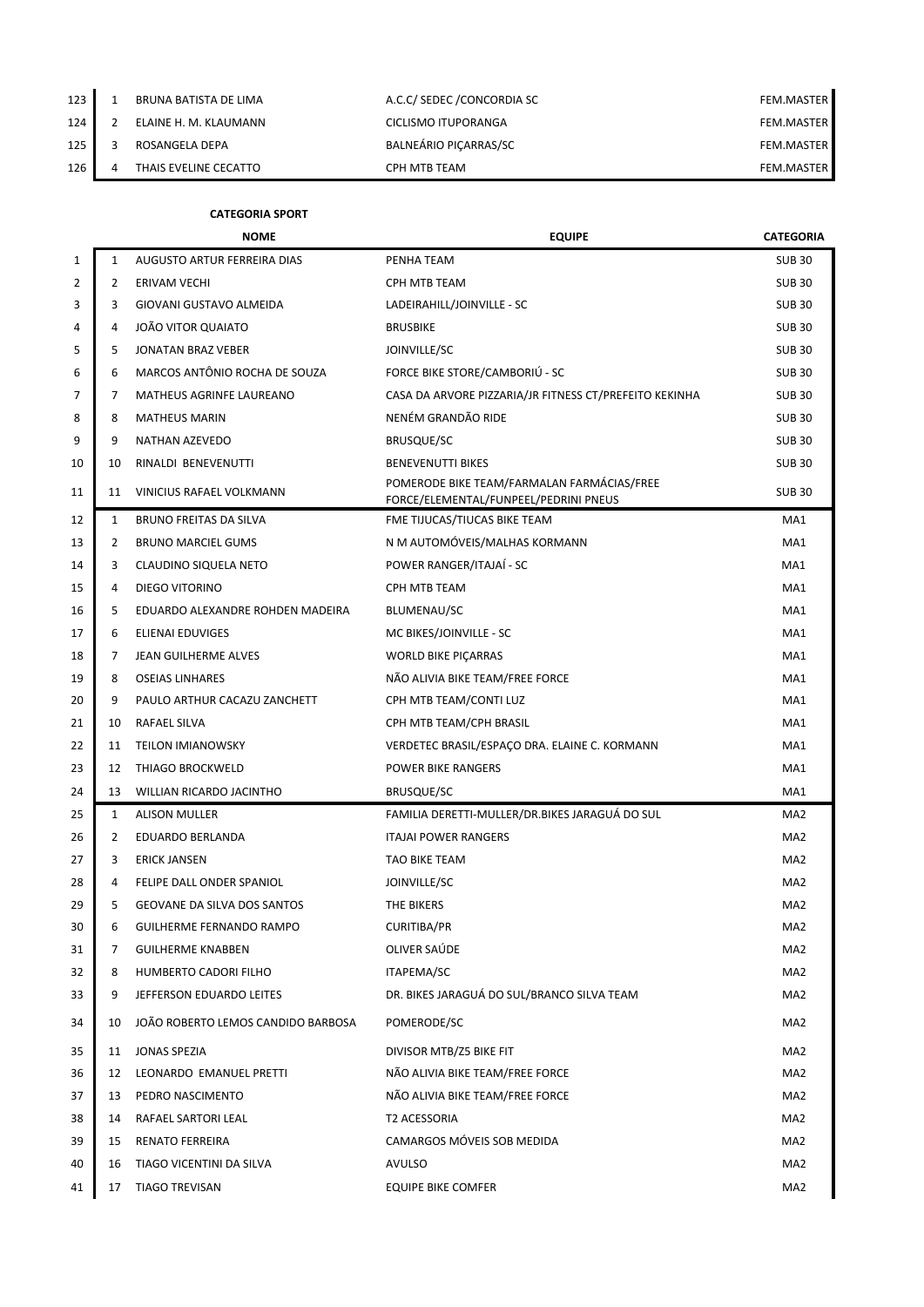| 42       | $\mathbf{1}$ | <b>ARIEL MULLER</b>                                  | ITAPEMA/SC                                                             | MB1                                |
|----------|--------------|------------------------------------------------------|------------------------------------------------------------------------|------------------------------------|
| 43       | 2            | <b>AUCIONE BERNARDES</b>                             | <b>EQUIPE BIKE COMFER</b>                                              | MB1                                |
| 44       | 3            | <b>CARLOS ALBERTO PINTO</b>                          | BLUMENAU/SC                                                            | MB1                                |
| 45       | 4            | CLAUDINEI JOÃO FORTUNATO                             | <b>EQUIPE BIKE COMFER</b>                                              | MB1                                |
| 46       | 5            | <b>EDSON PEREIRA</b>                                 | GASPAR/SC                                                              | MB1                                |
| 47       | 6            | FERNANDO CARMARGO DE OLIVEIRA                        | WORLD BIKE/BALNEÁRIO PICARRAS - SC                                     | MB1                                |
| 48       | 7            | FABIO SINKEWICZ DE SOUZA                             | <b>FREE FORCE TEAM</b>                                                 | MB1                                |
| 49       | 8            | <b>FRANCIS TARGANSKI</b>                             | MAD BIKES/FLORIANÓPOLIS - SC                                           | MB1                                |
| 50       | 9            | <b>JACKSON SCHMIDT</b>                               | KNB EFICIÊNCIA CONSTRUTIVA                                             | MB1                                |
| 51       | 10           | JOHNNY RAIZEL                                        | BLUMENAU/SC                                                            | MB1                                |
| 52       | 11           | JORGE BAGGIO                                         | <b>B7 FILMS</b>                                                        | MB <sub>1</sub>                    |
| 53       | 12           | <b>JULIANO HESS</b>                                  | <b>STAR BIKE</b>                                                       | MB1                                |
| 54       | 13           | MARCIAL EVERTON DE OLIVEIRA                          | NÃO ALIVIA BIKE TEAM/FREE FORCE                                        | MB1                                |
| 55       | 14           | MATEUS JOAQUIM DE SOUZA                              | STAR BIKE/STAR BIKE RACE TEAM/JOTEC USINAGEM                           | MB1                                |
| 56       | 15           | <b>MAURO OSMAR MOSER</b>                             | NÃO ALIVIA BIKE TEAM/FREE FORCE                                        | MB1                                |
| 57       | 16           | PAULO SÉRGIO MISSFELD                                | RIDERS TEAM/PENHA MTB TEAM                                             | MB1                                |
| 58       | 17           | ROSIMAR SCHUENKE                                     | JARAGUÁ DO SUL/SC                                                      | MB1                                |
| 59       | 18           | SILVIO CRISTÓVÃO                                     | <b>WORLD BIKE</b>                                                      | MB <sub>1</sub>                    |
| 60       | 19           | SILVIO UHLMANN JUNIOR                                | BLUMENAU/SC                                                            | MB1                                |
| 61       | 20           | <b>WUESLEY STELZNER</b>                              | PEDALA FAZENDA                                                         | MB1                                |
| 62       | 1            | <b>ADILSON PABST</b>                                 | PABST BIKE TEAM                                                        | MB <sub>2</sub>                    |
| 63       | 2            | <b>CIDINEI HAMES</b>                                 | NÃO ALIVIA BIKE TEAM/FREE FORCE/AACA                                   | MB <sub>2</sub>                    |
| 64       | 3            | <b>EDSON NORO</b>                                    | PEDALLI BIKE STORE/SIQUEIRA PROTECH                                    | MB <sub>2</sub>                    |
| 65       | 4            | <b>ELTON BECKER</b>                                  | PREFEITURA MUNICIPAL DE AGRONÔMICA/FURIA MOTOPARTS                     | MB <sub>2</sub>                    |
| 66       | 5            | FERNANDO COLLATO                                     | BALNEÁRIO PIÇARRAS/SC                                                  | MB <sub>2</sub>                    |
| 67       | 6            | <b>GILBERTO LANG</b>                                 | JOINVILLE/SC                                                           | MB <sub>2</sub>                    |
| 68       | 7            | ODAIR JOSÉ CUSTÓDIO                                  | NÃO ALIVIA BIKE TEAM/FREE FORCE                                        | MB <sub>2</sub>                    |
| 69       | 8            | OSÉIAS PINHEIRO                                      | JOINVILLE/SC                                                           | MB <sub>2</sub>                    |
| 70<br>71 | 9<br>10      | <b>RONEI SCHMITT</b><br>SILVIO PLACIDO MANOEL SOARES | RCM ATACADO DE DOCES<br>NÃO ALIVIA BIKE TEAM/FREE FORCE                | MB <sub>2</sub><br>MB <sub>2</sub> |
|          |              |                                                      |                                                                        | MB <sub>2</sub>                    |
| 72<br>73 | 11<br>1      | <b>VILTON PARASKI</b><br>JAIR DE ALMEIDA MACHADO     | NÃO ALIVIA BIKE TEAM/FREE FORCE<br>JOINVILLE/SC                        | MC1                                |
| 74       | 2            | LEONIR RICARDO TEDESCO                               | <b>CURITIBA/PR</b>                                                     | MC1                                |
| 75       | 3            | <b>MARLON GERHARD BANDLER</b>                        | BLUMENAU/SC                                                            | MC1                                |
| 76       | 4            | RINALDO ROSA GOMES                                   | MECÂNICA GIBA/LOJA GIBA/RINALDO CABELEREIRO                            | MC1                                |
| 77       | $\mathbf{1}$ | ACARI GROSCH                                         | NÃO ALIVIA BIKE TEAM/FREE FORCE                                        | MC <sub>2</sub>                    |
| 78       | 2            | JONES LUIS NORO                                      | PEDALLI BIKE STORE/SIQUEIRA PROTECH                                    | MC <sub>2</sub>                    |
| 79       | 3            | LUIZ CARLOS BREIS                                    | SIMETRIA BIKE FIT                                                      | MC <sub>2</sub>                    |
| 80       | 1            | <b>ADEMIR GONCALVES</b>                              | JOINVILLE/SC                                                           | MD                                 |
| 81       | 2            | ALBERTINO FIRMINO LEITÃO SOBRINHO                    | GOVERNADOR CELSO RAMOS/SC                                              | MD                                 |
| 82       | 3            | ANTONIO RIBEIRO CARDOSO                              | JN BIKE CENTER/ANTÔNIO CABELEREIRO                                     | MD                                 |
| 83       | 4            | <b>EDMILSON AMORELLI</b>                             | CPH MTB TEAM                                                           | MD                                 |
| 84       | 5            | <b>EDSON KNABBEN</b>                                 | OLIVER SAÚDE                                                           | MD                                 |
| 85       | 1            | ANIZETE AZEVEDO                                      | PEDAL BATISTENSE RACING TEAM                                           | FEM.MASTER                         |
| 86       | 2            | ELKE WESTPHAL PAHL                                   | RIO DO SUL/SC                                                          | FEM.MASTER                         |
| 87       | 3            | <b>FRANCIELLE FIGUEIREDO</b>                         | JOINVILLE/SC                                                           | FEM.MASTER                         |
| 88       | 4            | JENNIFER SEIDEL                                      | STAR BIKE RACE TEAM/ÁGUA MINERAL VILA NOVA/EXCELLENCE ACAD. FEM.MASTER |                                    |
| 89       | 5            | <b>MARCIA REINERT</b>                                | <b>AVULSO</b>                                                          | FEM.MASTER                         |
| 90       | 6            | PAULA OLIVEIRA DA SILVA                              | SÃO FRANCISCO DO SUL/SC                                                | FEM.MASTER                         |